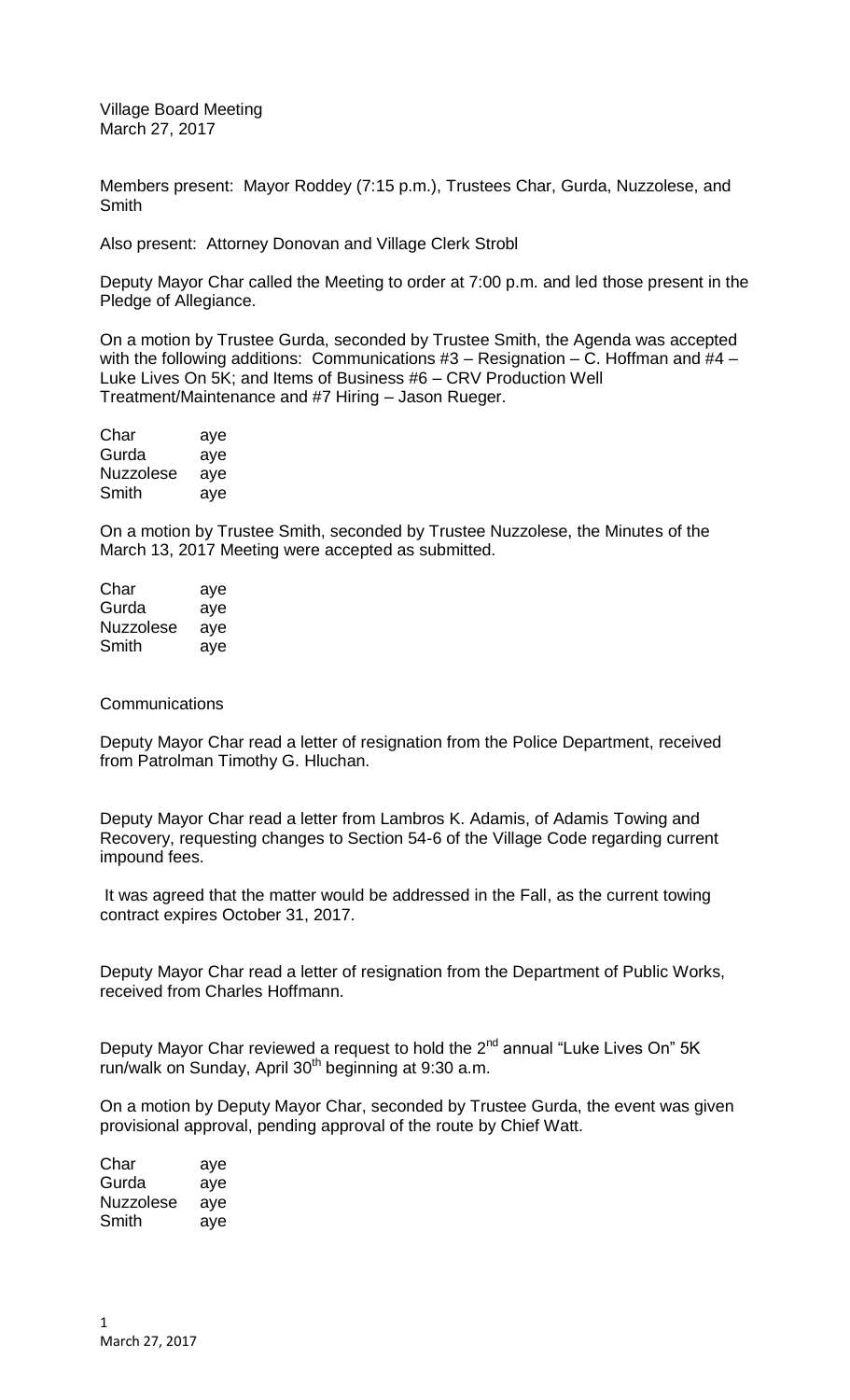Items of Business

Deputy Mayor Char read the following Election results:

1A. Kyle Roddey

## **2017 VILLAGE ELECTION**

Mayor – Two year term

| Machine  | 118 |  |
|----------|-----|--|
| Absentee | 22  |  |
| Total    | 140 |  |

## Trustees – Two year term

|                               | 2A. Edward Char 3A. Peter Smith |     |
|-------------------------------|---------------------------------|-----|
| Machine                       | 111                             | 112 |
| Absentee                      | 18                              | 20  |
| Total                         | 129                             | 132 |
| <b>Total Ballots Scanned</b>  | 121                             |     |
| <b>Total Absentee Ballots</b> | 23                              |     |
| <b>Total Write-ins</b>        | 3                               |     |

On a motion by Trustee Nuzzolese, seconded by Trustee Char, the Standard Work Day and Reporting Resolution for Elected and Appointed Officials was approved as presented.

| Char             | aye |
|------------------|-----|
| Gurda            | aye |
| <b>Nuzzolese</b> | ave |
| Smith            | ave |

Mayor Roddey joined the Meeting at 5:15 p.m.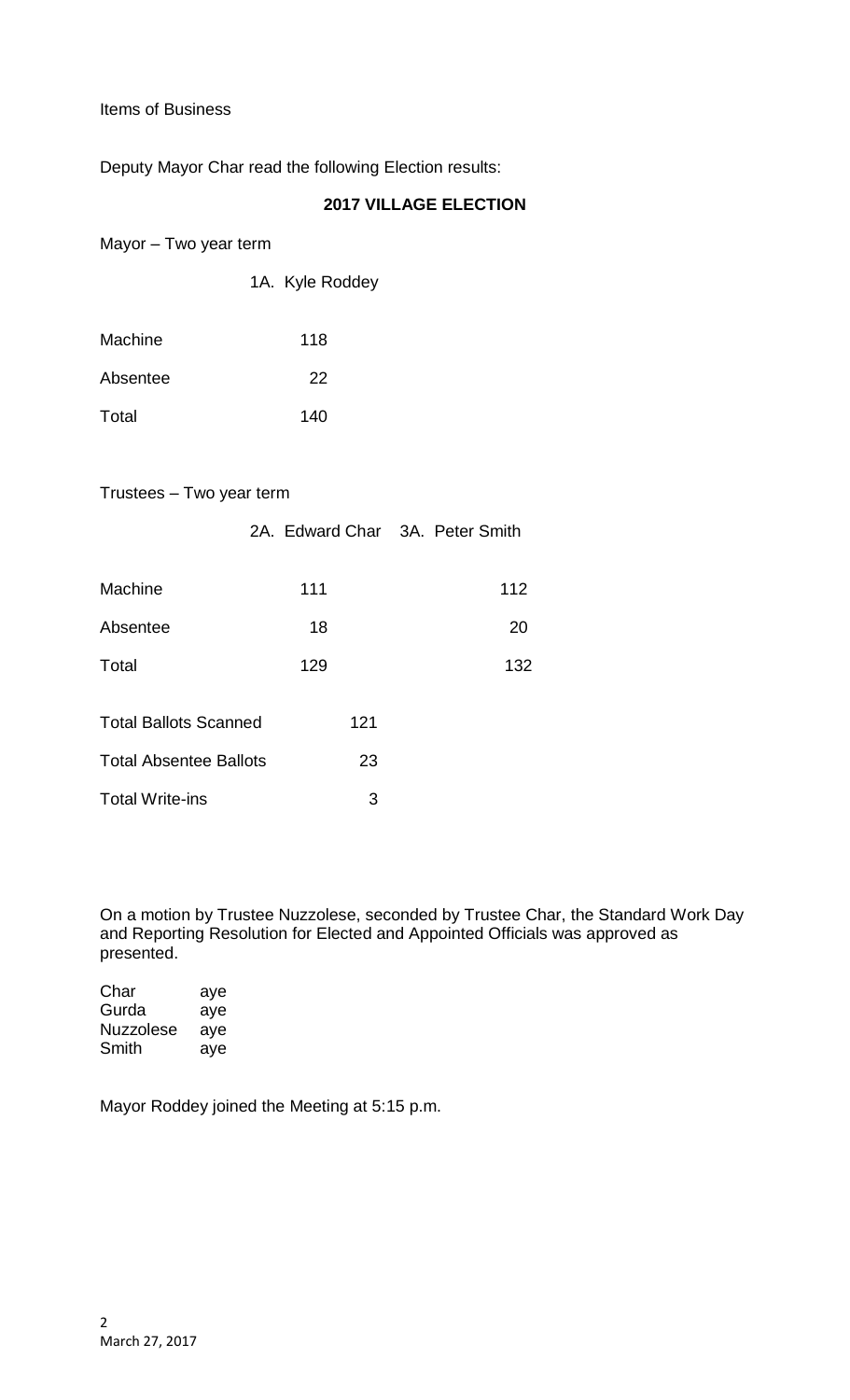On a motion by Trustee Char, seconded by Trustee Gurda, Manuel Orellana, Manuel A. Orellana, and Brian Ritchings are hereby authorized to attend Hudson Valley Water Works' Winter Seminar on April 12, 2017, at the Village of Montgomery Senior Center. The total cost of this training is \$90.00, and Water Operators will be awarded 4.5 contact hours and Wastewater Operators will be awarded 1 contact hour toward recertification.

| Char             | aye |
|------------------|-----|
| Gurda            | aye |
| <b>Nuzzolese</b> | aye |
| Smith            | aye |

On a motion by Trustee Char, seconded by Trustee Nuzzolese, bills as examined by members of the Board were approved in accordance with Abstract 2016/2017 number 8, check numbers 12050 through 12158, in the amount of \$398,118.38.

| Char      | aye |
|-----------|-----|
| Gurda     | aye |
| Nuzzolese | aye |
| Smith     | aye |

Mayor Roddey reviewed a letter from James M. Farr, P.E., regarding the condition of the CRV wells.

Trustee Smith moved the following, which was seconded by Trustee Nuzzolese:

The Village Board of the Village of Goshen hereby authorizes the preparation of bidding documents for the treatment/rehabilitation of the Crystal Run Village wells.

| Char      | aye |
|-----------|-----|
| Gurda     | aye |
| Nuzzolese | aye |
| Smith     | aye |

On a motion by Trustee Char, seconded by Trustee Smith, Jason Rueger is hereby appointed to the duties of Water and Sewer Treatment Plant Operator Trainee, with the Civil Service title of Laborer Full Time for the Village of Goshen Department of Public Works. In accordance with the current contract between the Village of Goshen and the CSEA, Jason Rueger will be placed on the 2016/2017 Step One of the pay scale for his title, with an annual salary of \$36,749.

This appointment is effective upon successful completion of a pre-employment physical exam, and pre-employment paperwork. The tentative start date shall be April 10, 2017; and shall include a probationary period of fifty two weeks.

| Char      | aye |
|-----------|-----|
| Gurda     | aye |
| Nuzzolese | aye |
| Smith     | aye |

D.P.W. Superintendent Birney presented the Board with several options for potential streets to be paved, as well as paving options.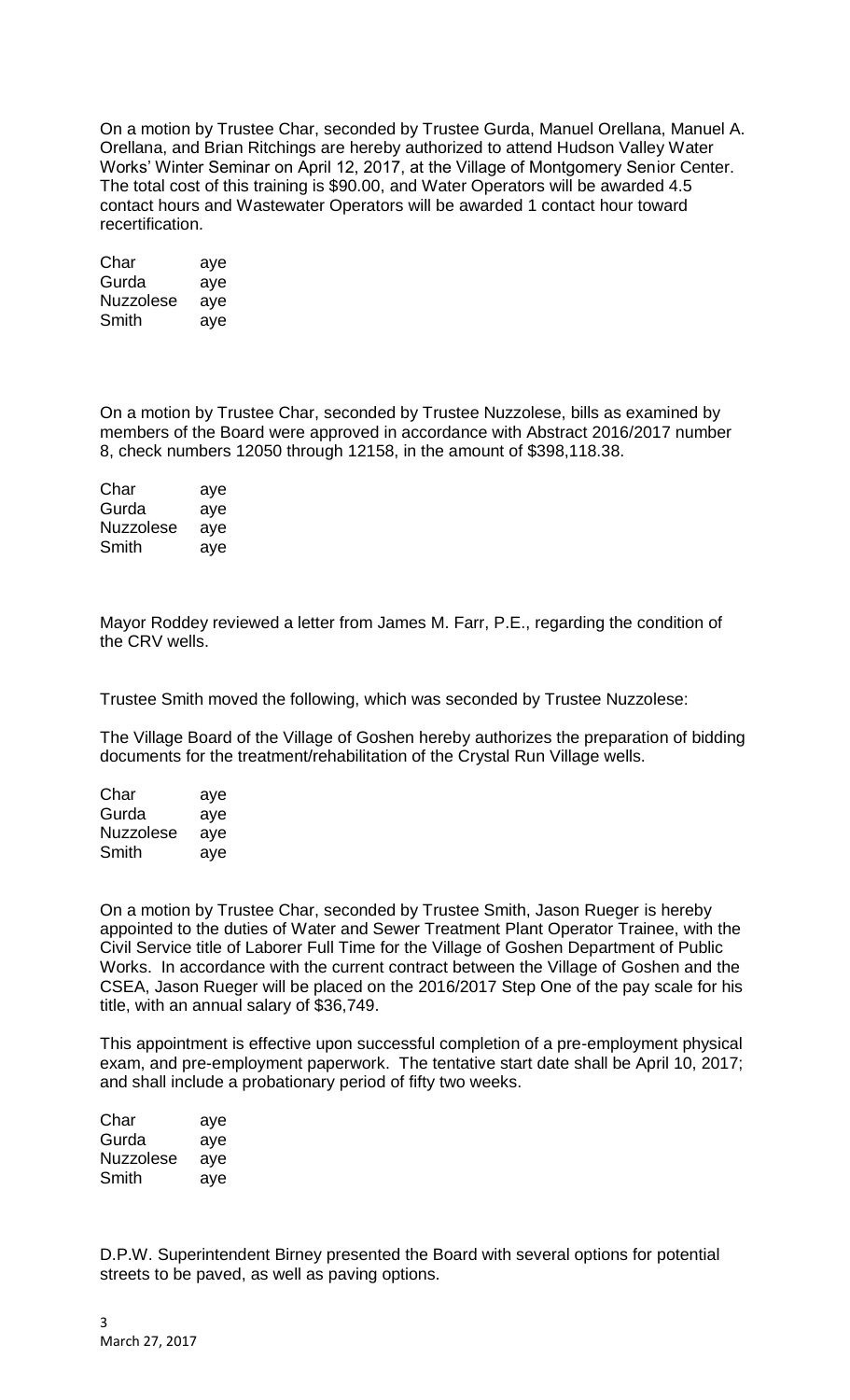Mayor Roddey read the following Legal Notice:

## NOTICE OF PUBLIC HEARING ON PROPOSED BUDGET

A copy of the tentative budget for the Village of Goshen, for fiscal year 2017/2018 is filed in the office of the Village Clerk, 276 Main Street, Goshen, New York, and will be available for public inspection through March 27, 2017. A copy of the tentative budget may be obtained from the Village Clerk between the hours of 9:00 a.m. and 4:30 p.m., Monday through Friday. On March 27, 2017, at 7:00 p.m., or as soon after as may be heard, a Public Hearing will be held in the Village Hall to consider the adoption of said budget.

The Village of Goshen will make every effort to assure that the hearing is accessible to persons with disabilities. Anyone requiring special assistance and/or reasonable accommodations should contact the Village Clerk.

The maximum compensation to be paid each member of the Board of Trustees from all sources is as follows:

Mayor \$23,000.00 Trustees \$9,000.00

By Order of the Board of Trustees Margaret G. Strobl Village Clerk

On a motion by Trustee Gurda, seconded by Trustee Smith, the Public Hearing on the F/Y 2017/2018 Budget was opened at 7:26 p.m.

| Char      | aye |
|-----------|-----|
| Gurda     | aye |
| Nuzzolese | aye |
| Smith     | aye |

Mayor Roddey noted that he was proud of the fact that the budget, as proposed, remained under the tax cap, as in previous years. Budget increases are driven by fixed costs, particularly Health Insurance.

There was no Public Comment.

On a motion by Trustee Char, seconded by Trustee Nuzzolese, the Public Hearing was closed at 7:28 p.m.

| Char      | aye |
|-----------|-----|
| Gurda     | aye |
| Nuzzolese | aye |
| Smith     | aye |

Mayor/Trustee Comments

Trustee Nuzzolese reported that the sewer plant is operating fine, and expressed thanks to the D.P.W. for their work during the recent snowstorm.

Trustee Gurda noted that things are running smoothly in the Water Department.

Trustee Char offered thanks to the D.P.W. and the Police Department for all the work involved in dealing with the storm.